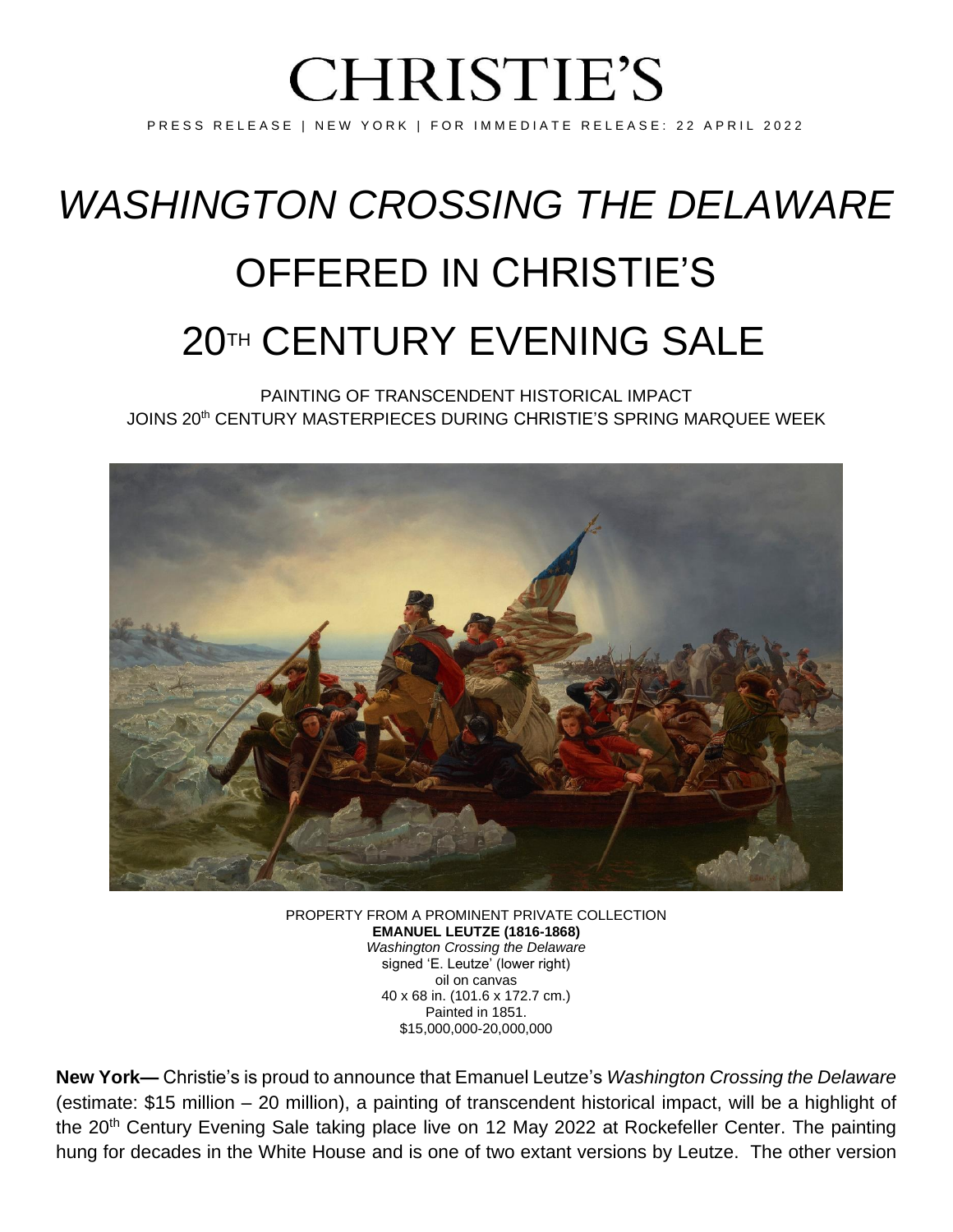is the centerpiece of the American Wing at the Metropolitan Museum of Art. Leutze's powerful imagining of a key moment in American history has been a cultural phenomenon from the minute it was seen and has been reproduced more than almost any painting in American history. This picture, which defined its era and has had a profound and lasting impact on art history and popular culture, will take its place in Christie's New York saleroom during the 20/21 Marquee Sale Week alongside other definitive images of modern history, including Claude Monet's *Parlement, Soleil Couchant*, Andy Warhol's *Shot Sage Blue Marilyn,* and Mark Rothko's *Untitled (Shades of Red)*.

**Tylee Abbott, Head Of Department, American Art, said**: *"Emanuel Leutze's* Washington Crossing the Delaware *is arguably the most important work of pre-War American Art to ever come to the market, and indeed set the record for any American painting at auction when sold in the 1970s. The only other extant version by Leutze is the centerpiece of the Metropolitan Museum of Art's American Wing. The present version hung for decades in the White House, further demonstrating its importance to the nation. Depicting a dramatic moment at the beginning of our country, this iconic image serves as the origin of the archetype of an American hero that has become imbedded in our collective imagination and firmly places this work as one of the most famous images in art history."*

**Vanessa Fusco, Co-Head of 20th Century Art Evening Sale**, **said**: "Washington Crossing the Delaware *is more than a painting; it is an image that has transcended any single canvas, or the artist who created it. Leutze's composition has been reused and reinterpreted by artists from Grant Wood to Robert Colescott, and found its way into popular imagery from the Saturday Evening Post to The New Yorker. Within the 20th Century Evening Sale context, it is in the company of watershed works of art which defined their moment and fixed themselves in the public imagination. These extraordinary works speak to each other across decades about beauty, power, expression, perception, and the place of art in an era when images can be easily mass produced. Christie's is honored to offer them together in an innovative sale format that promotes dialogues between the defining cultural moments of the past century."*

### **EMANUEL LEUTZE'S** *WASHINGTON CROSSING THE DELAWARE*

This iconic painting has been published countless times in textbooks and articles, seen on U.S. postal stamps, and on the New Jersey state quarter, and is ubiquitous in popular culture. It is the creation of the artist Emanuel Leutze (1816-1868), an immigrant from Germany, who grew up in Philadelphia, returned to Europe as an aspiring painter, and then finished his career in the United States, where he gained fame and was a friend and mentor to many notable American painters.

Leutze and studio assistants, including Eastman Johnson, produced three known versions of this composition. The first was in the Kunsthalle Bremen, in Germany, and was destroyed in a World War II air raid. The second forms the centerpiece of the American Wing of The Metropolitan Museum of Art, in New York. The third is the present work. It is almost identical in composition to the Metropolitan's version, and was widely exhibited in its own right. The present version was painted by Leutze with Johnson's assistance and was also reproduced as an engraving that was widely disseminated and brought this composition international fame.

The picture being offered by Christie's was commissioned by the original purchaser of the Metropolitan's painting, the art dealers Goupil, Vibert & Co. They wanted a smaller version that could be more easily reproduced by the engraver, Paul Girardet, as a print. This painting was also exhibited in its day at major venues in New York, Philadelphia, and Chicago. Thanks to the engraving, within short order the image was everywhere. "Every town and village along that vast stretch of double river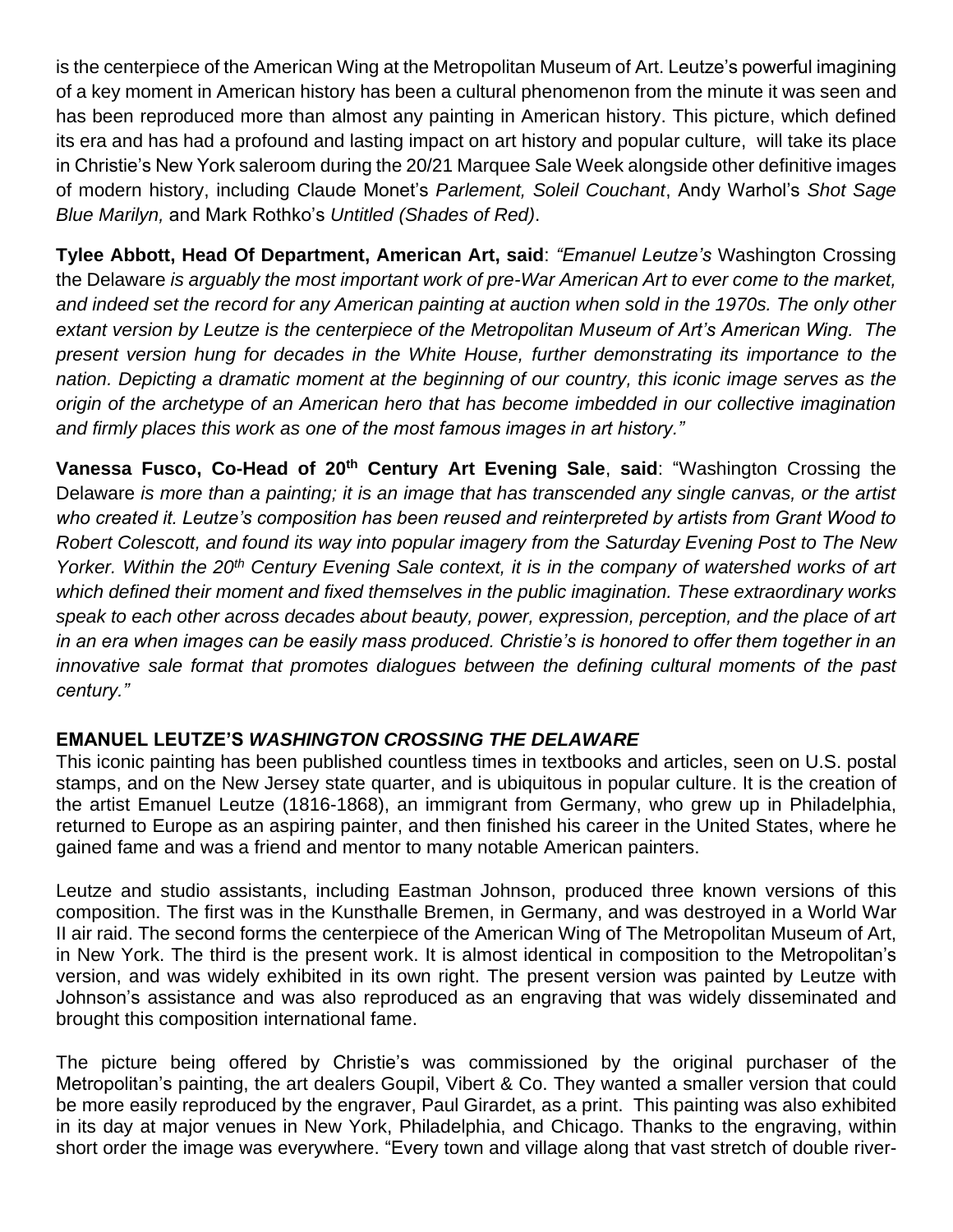frontage had a best dwelling," wrote Mark Twain in *Life on the Mississippi*, 1883. "Over middle of mantel, engraving—Washington Crossing the Delaware; on the wall by the door, copy of it done in thunderand-lightning crewels by one of the young ladies …"

Today, *Washington Crossing the Delaware* remains as relevant and renowned in American culture as when it debuted. The present version has had a notable modern exhibition history, from multiple shows at The Metropolitan, to the Smithsonian Institutions in Washington, D.C. and even in Düsseldorf. This painting hung in The White House for decades, beginning in the 1970s in the Nixon and Carter Administrations, through President Obama's tenure, when it hung in the West Wing lobby. When the painting was installed on long-term loan in 1979, the curator Clement Conger remarked that this work was among "the most important American paintings ever to hang in the White House."



The present lot hanging in the West Wing Reception Room at the White House, Washington, D.C. in 1991, 2005 and 2011. Photo by Erik Kvalsvik, @ 1991 White House Historical Association. Photo by Peter Vitale, @ 2005 White House Historical Association. Photo by Chuck Kennedy, @ 2011 White House Historical Association.

#### **PRESS CONTACTS:**

Edward Lewine | [elewine@christies.com](mailto:elewine@christies.com) | 212 636 2680 Jessica Stanley | [jstanley@christies.com](mailto:jstanley@christies.com) | 212 636 2680

#### **PRESS IMAGES AVAILABLE FOR DOWNLOAD [HERE](https://www.dropbox.com/s/6ngauwfirl1ezlo/Lot%2030C_Emanuel%20Leutze%20%281816-1868%29%20%20italicWashington%20Crossing%20the%20Delaware.jpg?dl=0)**

#### **About Christie's**

Founded in 1766, Christie's is a world-leading art and luxury business. Renowned and trusted for its expert live and online auctions, as well as its bespoke private sales, Christie's offers a full portfolio of [global services](https://www.christies.com/en/services) to its clients, including art appraisal, art financing, international real estate and education. Christie's has a physical presence in 46 countries, throughout the Americas, Europe, Middle East, and Asia Pacific, with flagship [international sales hubs](https://www.christies.com/locations/) in New York, London, Hong Kong, Paris and Geneva. It also is the only international auction house authorized to hold sales in mainland China (Shanghai).

Christie'[s auctions](https://www.christies.com/calendar/) span more tha[n 80 art and luxury categories,](https://www.christies.com/departments/Index.aspx) at price points ranging from \$200 to over \$100 million. In recent years, Christie's has achieved the world record price for an artwork at auction (Leonardo da Vinci's *Salvador Mundi,* 2017), for a single collection sale (the Collection of Peggy and David Rockefeller, 2018), and for a work by a living artist (Jeff Koons' *Rabbit,* 2019*).*

Christie'[s Private Sales](https://www.christies.com/privatesales/index?lid=1&sc_lang=en) offers a seamless service for buying and selling art, jewellery and watches outside of the auction calendar, working exclusively with Christie's specialists at a client's individual pace.

Recent innovations at Christie's include the groundbreaking sale of the first NFT for a digital work of art ever offered at a major auction house (Beeple's *Everydays*, March 2021), with the unprecedented acceptance of cryptocurrency as a means of payment. As an industry leader in digital innovation, Christie's also continues to pioneer new technologies that are redefining the business of art, including the creation of viewing and bidding experiences that integrate augmented reality, global livestreaming, buy-now channels, and hybrid sales formats.

Christie's is dedicated to advancin[g responsible culture](https://www.christies.com/about-us/corporate-social-responsibility) throughout its business and communities worldwide, including achieving sustainability through net zero carbon emissions by 2030, and actively using its platform in the art world to amplify under-represented voices and support positive change.

*Browse, bid[, discover,](https://www.christies.com/features?sc_lang=en&lid=1) and join us for the best of art and luxury at: [www.christies.com](http://www.christies.com/) or by downloading Christie's apps. The COVID-related re-opening status of our global locations is available [here](https://www.christies.com/features/Christies-precautionary-closures-10350-1.aspx?sc_lang=en)*